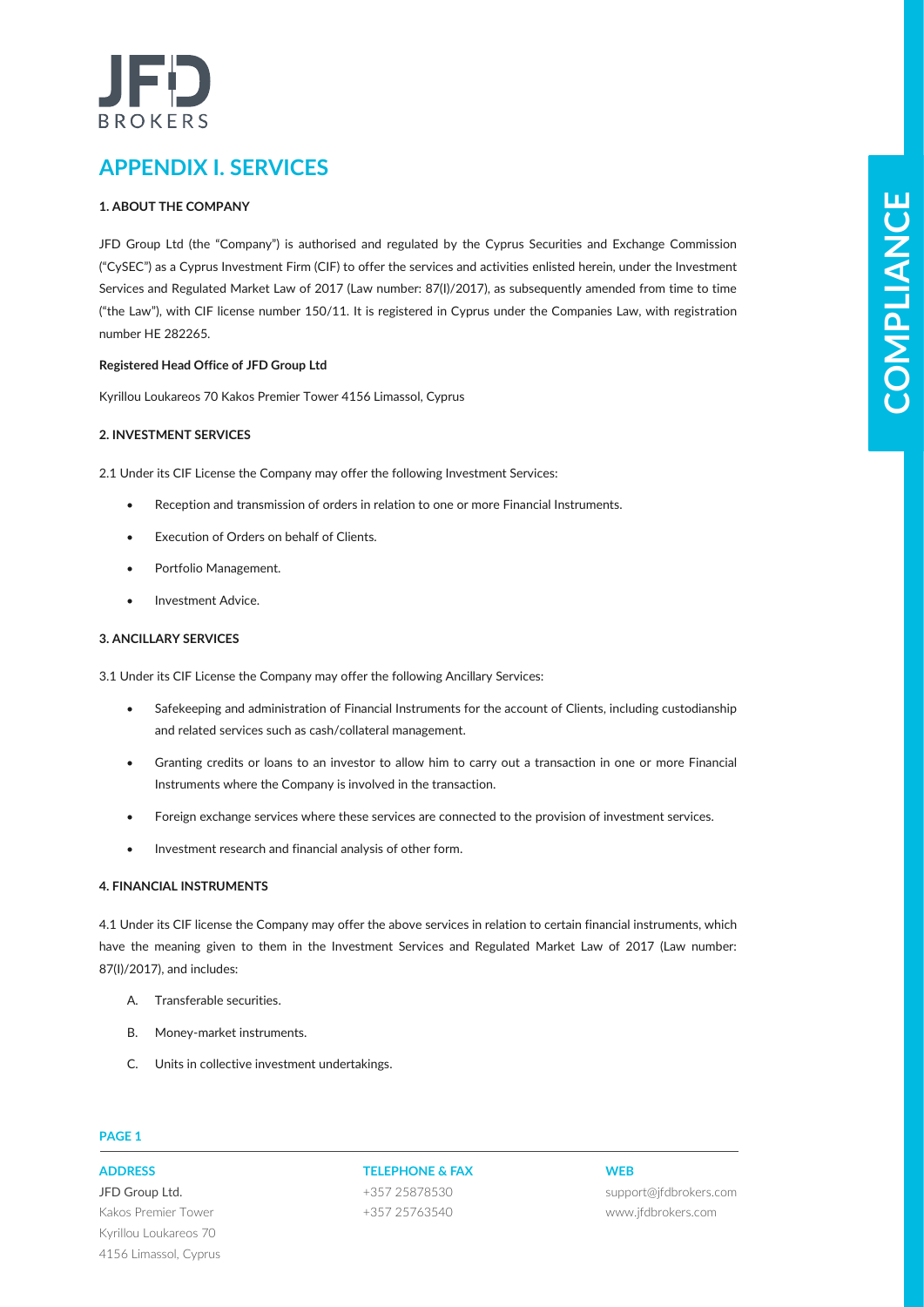

- D. Options, futures, swaps, forward rate agreements and any other derivative contracts relating to securities, currencies, interest rates or yields, or other derivatives instruments, financial indices or financial measures which may be settled physically or in cash.
- E. Options, futures, swaps, forward rate agreements and any other derivative contracts relating to commodities that must be settled in cash or may be settled in cash at the option of one of the parties (otherwise than by reason of a default or other termination event).
- F. Options, futures, swaps, and other derivative contract relating to commodities that can be physically settled provided that they are traded on a regulated market and/or an MTF.
- G. Options, futures, swaps, forwards and any other derivative contracts relating to commodities, that can be physically settled not otherwise mentioned in point (f) above and not being for commercial purposes, which have the characteristics of other derivative financial instruments, having regard to whether, inter alia, they are cleared and settled through recognized clearing houses or are subject to regular margin calls;
- H. Derivative instruments for the transfer of credit risk.
- I. Financial contracts for differences (for differences in relation to MiFID instruments, currencies, interest rates or other financial indices).
- **E-Mix The solution of the control of the solution of the solution of the solution of the solution of the solution of the solution of the solution of the solution of the solution of the solution of the solution of the sol** J. Options, futures, swaps, forward rate agreements and any other derivative contracts relating to climatic variables, freight rates, emission allowances or inflation rates or other official economic statistics that must be settled in cash or may be settled in cash at the option of one of the parties (otherwise that by reason of a default or other termination event), as well as any other derivative contracts relating to assess, rights, obligations, indices and measures not otherwise mentioned in this Section, which have the characteristics of other derivative financial instruments, having regard to whether, inter alia, they are cleared and settled through recognized clearing houses or are subject to regular margin calls.

### **5. COMPLEX FINANCIAL INSTRUMENTS**

The following shall be considered as complex financial instruments for the purposes of the Assessment of Appropriateness of the Company:

- A. The transferable securities where these give the right to acquire or sell any other transferable securities or giving rise to a cash settlement determined by reference to securities, currencies, interest rates or yields, commodities or other indices or measures.
- B. Options, futures, swaps, forward rate agreements and any other derivative contracts relating to securities, currencies, interest rates or yields, or other derivatives instruments, financial indices or financial measures which may be settled physically or in cash.
- C. Options, futures, swaps, forward rate agreements and any other derivative contracts relating to commodities that must be settled in cash or may be settled in cash at the option of one of the parties (otherwise than by reason of a default or other termination event).
- D. Options, futures, swaps, and other derivative contract relating to commodities that can be physically settled provided that they are traded on a regulated market and/or an MTF.

# **PAGE 2**

JFD Group Ltd. Kakos Premier Tower Kyrillou Loukareos 70 4156 Limassol, Cyprus

**ADDRESS TELEPHONE & FAX WEB** +357 25878530 +357 25763540

support@jfdbrokers.com www.jfdbrokers.com